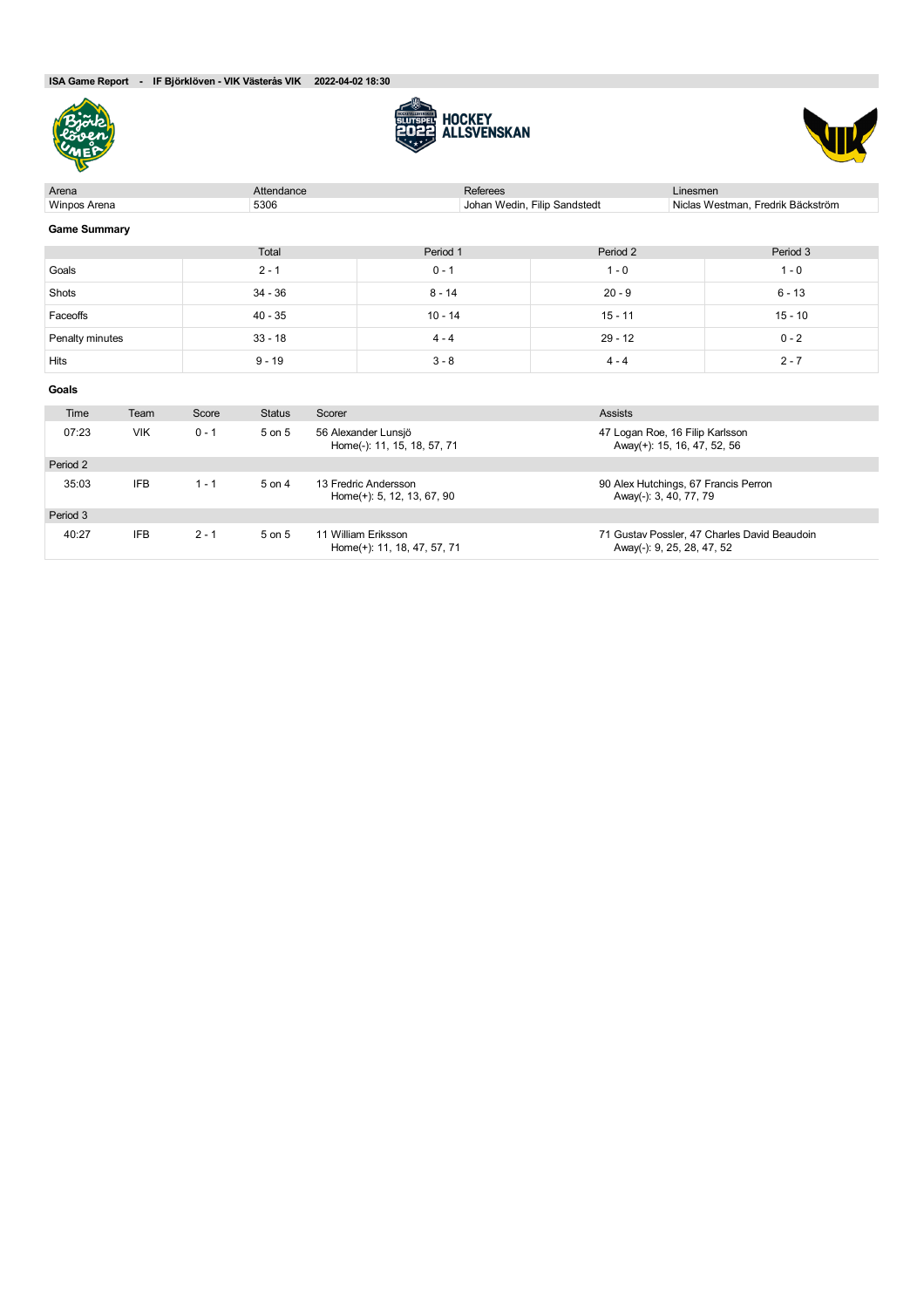# Bjork)

# **Player Summary**

| Player                    | SOG            | Goals | <b>Assists</b> | Points | $+/-$       | <b>PIM</b> | <b>Hits</b>    | <b>Blocks</b>  | <b>FO</b> | FO%    | <b>Shifts</b> | <b>TOI</b> |
|---------------------------|----------------|-------|----------------|--------|-------------|------------|----------------|----------------|-----------|--------|---------------|------------|
| 5 Jesper Lindgren         |                |       |                |        | 0           |            |                |                |           |        | 28            | 18:59      |
| 10 Gerry Fitzgerald       | 5              |       |                |        | $\Omega$    |            |                |                | $5 - 6$   | 45,45% | 21            | 15:45      |
| 11 William Eriksson       | $\overline{2}$ |       |                |        | $\Omega$    |            |                | $\overline{2}$ | $0 - 2$   | 00,00% | 21            | 17:27      |
| 12 Ryan Gropp             | 1              |       |                |        | 0           | 2          |                |                |           |        | 17            | 12:55      |
| 13 Fredric Andersson      | 3              |       |                |        | 0           | 2          |                | 1              | $9 - 10$  | 47,37% | 26            | 15:54      |
| 15 Mattias Nörstebö       | $\overline{2}$ |       |                |        | $-1$        |            |                |                |           |        | 35            | 24:17      |
| 16 Felix Girard           |                |       |                |        | 0           | 25         |                |                | $5 - 4$   | 55,56% | 10            | 04:36      |
| 18 Axel Ottosson          | 5              |       |                |        | 0           |            |                |                | $15 - 8$  | 65,22% | 23            | 19:34      |
| 20 Carl Holmner-Härgestam |                |       |                |        | 0           |            |                |                |           |        |               |            |
| 25 Christopher Bengtsson  | 1              |       |                |        | $\mathbf 0$ |            |                | 1              |           |        | 27            | 14:11      |
| 29 Alexander Wiklund      | ×              |       |                |        | 0           |            |                |                |           |        | 22            | 12:52      |
| 32 Jacob Olofsson         | 1              |       |                |        | $\mathbf 0$ |            |                | 1              | $6 - 4$   | 60,00% | 16            | 11:43      |
| 43 Alexander Popovic      |                |       |                |        | $\Omega$    |            |                |                |           |        |               |            |
| 47 Charles David Beaudoin | 1              |       |                | ٠      | $+1$        |            | $\overline{2}$ | 1              |           |        | 35            | 22:36      |
| 48 Daniel Rahimi          | 4              |       |                |        | $\Omega$    | 2          | 2              | 3              |           |        | 34            | 19:05      |
| 57 Karl Johansson         | 1              |       |                |        | 0           |            |                | 6              |           |        | 33            | 20:44      |
| 67 Francis Perron         |                |       |                |        | $\Omega$    |            |                |                |           |        | 19            | 14:40      |
| 71 Gustav Possler         | $\overline{2}$ |       |                |        | $\Omega$    |            |                | 3              | $0 - 1$   | 00,00% | 28            | 22:29      |
| 90 Alex Hutchings         | 5              |       |                |        | $\Omega$    | 2          |                |                |           |        | 23            | 17:19      |
| 92 Viljami Juusola        |                |       |                |        | $\mathbf 0$ |            |                |                |           |        | 6             | 03:53      |

| Goalkeeper           | Saves | GA | <b>SWA</b> | Saves% | PP SVS% EQ SVS% |        | Shutout | <b>PIM</b> | <b>TOI</b> |
|----------------------|-------|----|------------|--------|-----------------|--------|---------|------------|------------|
| 30 Joona Voutilainen | 35    |    | 15         | 97.22% | 100,00%         | 96,67% |         |            | 60:00      |
| 53 Claes Endre       |       |    |            |        |                 |        |         |            |            |
|                      |       |    |            |        |                 |        |         |            |            |

# **Player Summary**

| Player                       | SOG            | Goals          | <b>Assists</b> | Points | $+/-$          | <b>PIM</b>     | <b>Hits</b>    | <b>Blocks</b>  | <b>FO</b>       | FO%     | <b>Shifts</b>  | <b>TOI</b> |
|------------------------------|----------------|----------------|----------------|--------|----------------|----------------|----------------|----------------|-----------------|---------|----------------|------------|
| 3 Ludvig Östman              | 1              |                |                |        | 0              |                |                | 1              |                 |         | 25             | 15:25      |
| 8 Johan Norberg              | 1              |                |                |        | $\mathbf 0$    |                | 1              | 1              |                 |         | 17             | 09:26      |
| 9 Mikael Frycklund           | 4              |                |                |        | $-1$           | 4              | 2              |                | $10 - 11$       | 47,62%  | 25             | 20:04      |
| 11 Anton Svensson            | 3              |                |                |        | $\mathbf 0$    |                | 3              |                |                 |         | 18             | 16:12      |
| 14 Jesper Johansson          | $\overline{2}$ |                |                |        | $\mathbf 0$    |                |                | 6              | $7 - 6$         | 53,85%  | 21             | 12:31      |
| 15 Filip Wiberg              | 1              |                |                |        | $+1$           | $\overline{2}$ | 2              |                |                 |         | 14             | 10:21      |
| 16 Filip Karlsson            | $\overline{2}$ |                | 1              | 1      | $+1$           | $\overline{2}$ | 1              | 1              | $8 - 12$        | 40,00%  | 24             | 18:43      |
| 17 William Wikman            | 1              |                |                |        | $\mathbf 0$    |                | 1              |                | $1 - 0$         | 100,00% | 23             | 13:11      |
| 19 Niklas Rigelius           |                |                |                |        | $\mathbf 0$    |                |                |                |                 |         | 15             | 08:49      |
| 20 Mathias From              |                |                |                |        | $\mathbf 0$    |                |                |                |                 |         | 4              | 03:00      |
| 25 Marcus Bergman            | 4              |                |                |        | $-1$           |                | $\overline{2}$ |                |                 |         | 25             | 15:35      |
| 28 Lukas Zetterberg          | 4              |                |                |        | $-1$           | $\overline{2}$ |                |                |                 |         | 25             | 18:46      |
| 40 Isac Skedung              | и              |                |                |        | $\mathbf 0$    | $\overline{2}$ | 1              | $\mathbf{1}$   | $9 - 11$        | 45,00%  | 26             | 14:49      |
| 47 Logan Roe                 | 4              |                | 1              | 1      | $\mathbf 0$    |                |                | $\overline{2}$ |                 |         | 33             | 21:28      |
| 52 August Tornberg           | 6              |                |                |        | $\mathbf 0$    | $\overline{2}$ | $\overline{2}$ |                |                 |         | 33             | 23:24      |
| 56 Alexander Lunsjö          | 3              | $\overline{1}$ |                | 1      | $+1$           |                |                |                |                 |         | 19             | 13:18      |
| 61 Daniel Gunnarsson         | $\overline{2}$ |                |                |        | $\mathbf 0$    |                | 1              | $\overline{4}$ |                 |         | 31             | 26:35      |
| 71 Sviatoslav Grebenshchikov | 1              |                |                |        | 0              |                | 1              |                |                 |         | $\overline{2}$ | 01:06      |
| 77 Ludvig Jardeskog          | 1              |                |                |        | $\mathbf 0$    |                | $\overline{2}$ | 1              |                 |         | 27             | 16:24      |
| 79 Gabriel Kangas            | 1              |                |                |        | $\mathbf 0$    |                |                |                |                 |         | 16             | 06:42      |
|                              |                |                |                |        |                |                |                |                |                 |         |                |            |
| Goalkeeper                   |                |                |                | Saves  | GA             | <b>SWA</b>     | Saves%         |                | PP SVS% EQ SVS% | Shutout | <b>PIM</b>     | <b>TOI</b> |
| 33 Linus Ryttar              |                |                |                |        |                |                |                |                |                 |         |                |            |
| 37 Johan Gustafsson          |                |                |                | 32     | $\overline{2}$ | 13             | 94,12%         | 90,91%         | 95,65%          |         |                | 58:35      |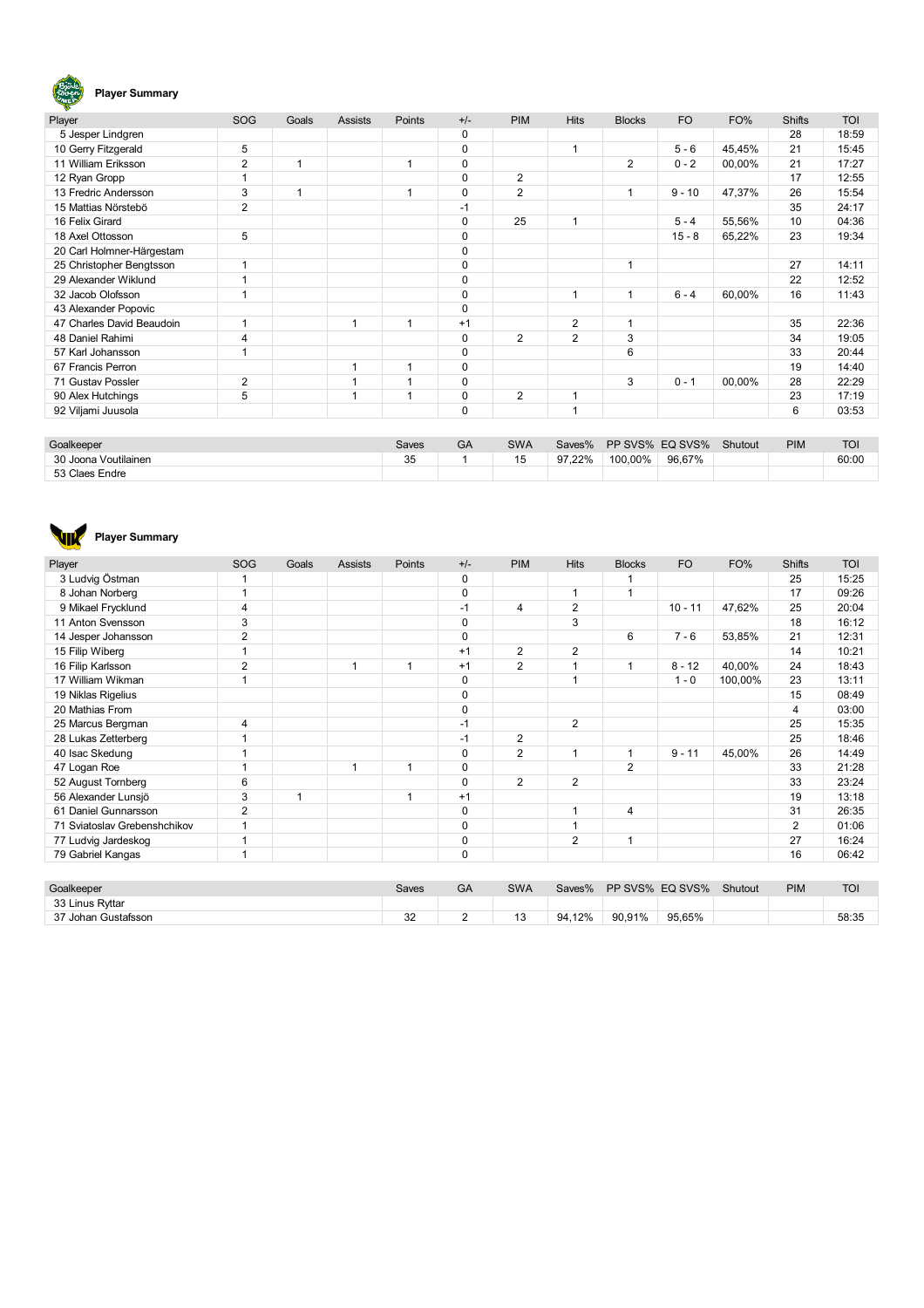

# **Penalty Summary**

| Player               | Penalty                         | Time  | Penalty                                              | Player              |
|----------------------|---------------------------------|-------|------------------------------------------------------|---------------------|
| 90 Alex Hutchings    | Unsportsmanlike conduct (2 min) | 02:33 | Unsportsmanlike conduct (2 min)                      | 9 Mikael Frycklund  |
| 12 Ryan Gropp        | Crosschecking (2 min)           | 09:20 |                                                      |                     |
|                      |                                 | 18:33 | Slashing (2 min)                                     | 40 Isac Skedung     |
| 16 Felix Girard      | Slashing $(5 + GM)$             | 20:02 |                                                      |                     |
| 48 Daniel Rahimi     | Interference (2 min)            | 21:39 | Roughing (2 min)                                     | 16 Filip Karlsson   |
| 13 Fredric Andersson | Roughing (2 min)                |       |                                                      |                     |
|                      |                                 | 24:04 | Slashing (2 min)                                     | 28 Lukas Zetterberg |
|                      |                                 | 25:10 | Too many players on the ice (Team Penalty 2)<br>min) |                     |
|                      |                                 | 30:19 | Delay of game (2 min)                                | 52 August Tornberg  |
|                      |                                 | 33:25 | Roughing (2 min)                                     | 9 Mikael Frycklund  |
|                      |                                 | 37:31 | Too many players on the ice (Team Penalty 2<br>min)  |                     |
|                      |                                 | 49:37 | Interference (2 min)                                 | 15 Filip Wiberg     |

# **Power Play**

|                  | Power Plays | PP%    | <b>PP Goals</b> | PP Shots | Time in PP     |
|------------------|-------------|--------|-----------------|----------|----------------|
| IF Biörklöven    |             | 16.67% |                 |          | . 0            |
| VIK Västerås VIK |             | 00.00% |                 |          | 05.94<br>ו ט.ט |

# **Penalty Killing**

|                  | <b>Box Plays</b> | <b>PK%</b> | Goals Against | <b>Shots Against</b> | PK Time |
|------------------|------------------|------------|---------------|----------------------|---------|
| IF Biörklöven    |                  | 100.00%    |               |                      | 05:31   |
| VIK Västerås VIK |                  | 83,33%     |               |                      | ں       |

| Bjäk<br>Caven    |                       | <b>Faceoffs</b>   |                    |                        |                   |                     |                         |                        |                      |  |  |
|------------------|-----------------------|-------------------|--------------------|------------------------|-------------------|---------------------|-------------------------|------------------------|----------------------|--|--|
|                  | 9 Mikael<br>Frycklund | 16 Filip Karlsson | 40 Isac<br>Skedung | 14 Jesper<br>Johansson |                   | 18 Axel<br>Ottosson | 13 Fredric<br>Andersson | 10 Gerry<br>Fitzgerald | 32 Jacob<br>Olofsson |  |  |
| 18 Axel Ottosson | $2 - 2$               | $4 - 2$           | $4 - 1$            | $5 - 2$                | 9 Mikael          | $2 - 2$             | $2 - 3$                 | $2 - 1$                | $1 - 2$              |  |  |
|                  | $(50,00\%)$           | (66, 67%)         | $(80,00\%)$        | (71, 43%)              | Frycklund         | $(50,00\%)$         | $(40,00\%)$             | (66, 67%)              | (33, 33%)            |  |  |
| 13 Fredric       | $3 - 2$               | $3 - 4$           | $3 - 2$            | $0 - 2$                | 16 Filip Karlsson | $2 - 4$             | $4 - 3$                 | $0 - 2$                | $0 - 2$              |  |  |
| Andersson        | $(60,00\%)$           | $(42,86\%)$       | $(60,00\%)$        | $(00,00\%)$            |                   | (33, 33%)           | $(57, 14\%)$            | $(00,00\%)$            | $(00,00\%)$          |  |  |
| 10 Gerry         | $1 - 2$               | $2 - 0$           | $2 - 2$            | $0 - 2$                | 40 Isac Skedung   | $1 - 4$             | $2 - 3$                 | $2 - 2$                | $2 - 2$              |  |  |
| Fitzgerald       | $(33,33\%)$           | $(100,00\%)$      | $(50,00\%)$        | $(00,00\%)$            |                   | $(20,00\%)$         | $(40,00\%)$             | $(50,00\%)$            | $(50,00\%)$          |  |  |
| 32 Jacob         | $2 - 1$               | $2 - 0$           | $2 - 2$            | $0 - 1$                | 14 Jesper         | $2 - 5$             | $2 - 0$                 | $2 - 0$                | $1 - 0$              |  |  |
| Olofsson         | (66, 67%)             | $(100,00\%)$      | $(50,00\%)$        | $(00,00\%)$            | Johansson         | (28, 57%)           | $(100,00\%)$            | $(100,00\%)$           | $(100,00\%)$         |  |  |

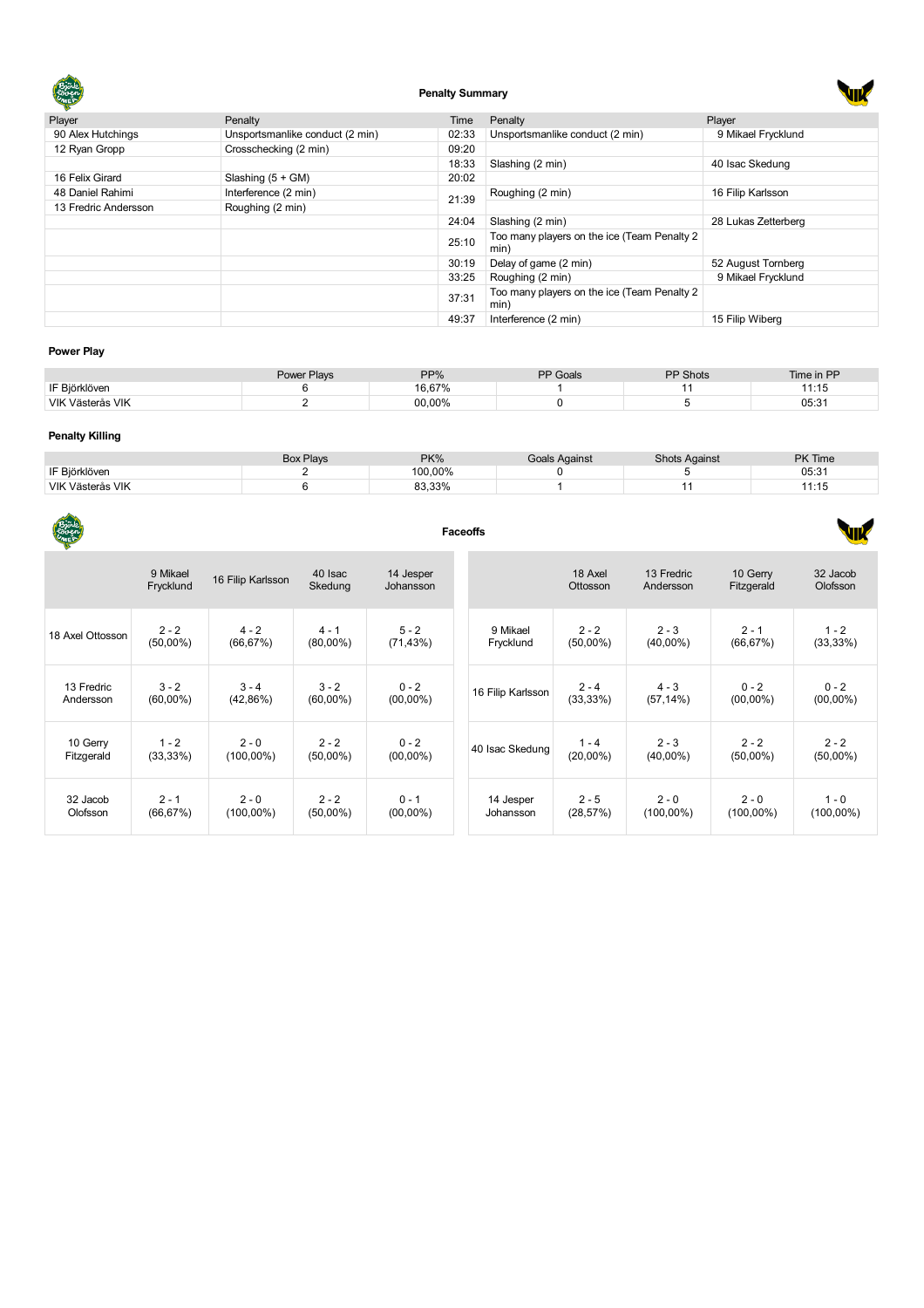



# **Points**

| 13 Fredric Andersson      |  |  |
|---------------------------|--|--|
| 11 William Eriksson       |  |  |
| 47 Charles David Beaudoin |  |  |
| 90 Alex Hutchings         |  |  |
| 67 Francis Perron         |  |  |
| 71 Gustav Possler         |  |  |
|                           |  |  |
|                           |  |  |
|                           |  |  |
|                           |  |  |

|                     | G |  |
|---------------------|---|--|
| 56 Alexander Lunsjö |   |  |
| 16 Filip Karlsson   |   |  |
|                     |   |  |
|                     |   |  |
|                     |   |  |
|                     |   |  |
|                     |   |  |
|                     |   |  |
|                     |   |  |
|                     |   |  |
| 47 Logan Roe        |   |  |

# **Shots**

|                      | SOG | Wide |
|----------------------|-----|------|
| 90 Alex Hutchings    | 5   |      |
| 18 Axel Ottosson     | 5   | 2    |
| 10 Gerry Fitzgerald  | 5   |      |
| 48 Daniel Rahimi     |     |      |
| 13 Fredric Andersson | 3   |      |
| 11 William Eriksson  | 2   |      |
| 15 Mattias Nörstebö  | 2   |      |
| 71 Gustav Possler    | 2   |      |
| 12 Ryan Gropp        |     | 2    |
| 29 Alexander Wiklund |     | າ    |

# **Shots Wide**

|                      | Wide | SOG |  |
|----------------------|------|-----|--|
| 90 Alex Hutchings    |      |     |  |
| 12 Ryan Gropp        |      |     |  |
| 29 Alexander Wiklund |      |     |  |
| 18 Axel Ottosson     |      |     |  |
| 5 Jesper Lindgren    |      |     |  |

# **PP-Shots**

|                      | PP-SOG | PP-G | <b>PP</b> Wide |
|----------------------|--------|------|----------------|
| 90 Alex Hutchings    |        |      |                |
| 10 Gerry Fitzgerald  |        |      |                |
| 13 Fredric Andersson |        |      |                |
| 15 Mattias Nörstebö  |        |      |                |
| 32 Jacob Olofsson    |        |      |                |

# **Hits**

| Hits | Pen. minutes |
|------|--------------|
|      |              |
|      |              |
|      |              |
|      | 25           |
|      |              |
|      |              |

# **Top +/-**

| 47 Charles David Beaudoin |  |  |
|---------------------------|--|--|
| 11 William Eriksson       |  |  |
| 57 Karl Johansson         |  |  |
| 18 Axel Ottosson          |  |  |
| 71 Gustav Possler         |  |  |

# **Bottom +/-**

| 15 Mattias Nörstebö | -1 |  |
|---------------------|----|--|
| 11 William Eriksson |    |  |
| 57 Karl Johansson   |    |  |
| 18 Axel Ottosson    |    |  |
| 71 Gustav Possler   |    |  |

|                      | <b>SOG</b> | G | Wide |
|----------------------|------------|---|------|
| 52 August Tornberg   |            |   |      |
| 9 Mikael Frycklund   |            |   |      |
| 25 Marcus Bergman    |            |   |      |
| 56 Alexander Lunsjö  |            |   |      |
| 11 Anton Svensson    | 3          |   | 3    |
| 61 Daniel Gunnarsson | 2          |   |      |
| 14 Jesper Johansson  | 2          |   |      |
| 16 Filip Karlsson    | 2          |   |      |
| 28 Lukas Zetterberg  |            |   | 3    |
| 15 Filip Wiberg      |            |   |      |

|                     | Wide | SOG |  |
|---------------------|------|-----|--|
| 28 Lukas Zetterberg |      |     |  |
| 11 Anton Svensson   |      |     |  |
| 15 Filip Wiberg     |      |     |  |
| 3 Ludvig Östman     |      |     |  |
| 20 Mathias From     |      |     |  |

|                      | PP-SOG | $PP-G$ | <b>PP Wide</b> |
|----------------------|--------|--------|----------------|
| 9 Mikael Frycklund   |        |        |                |
| 25 Marcus Bergman    |        |        |                |
| 61 Daniel Gunnarsson |        |        |                |
| 11 Anton Svensson    |        |        |                |
| 52 August Tornberg   |        |        |                |

|                     | Hits | Pen. minutes |
|---------------------|------|--------------|
| 11 Anton Svensson   |      |              |
| 25 Marcus Bergman   |      |              |
| 9 Mikael Frycklund  |      |              |
| 77 Ludvig Jardeskog |      |              |
| 52 August Tornberg  |      |              |

|                     | +/- |  |
|---------------------|-----|--|
| 16 Filip Karlsson   |     |  |
| 56 Alexander Lunsjö |     |  |
| 15 Filip Wiberg     |     |  |
| 47 Logan Roe        |     |  |
| 52 August Tornberg  |     |  |

|                     | +/- |  |
|---------------------|-----|--|
| 25 Marcus Bergman   |     |  |
| 9 Mikael Frycklund  | - 1 |  |
| 28 Lukas Zetterberg |     |  |
| 47 Logan Roe        |     |  |
| 52 August Tornberg  |     |  |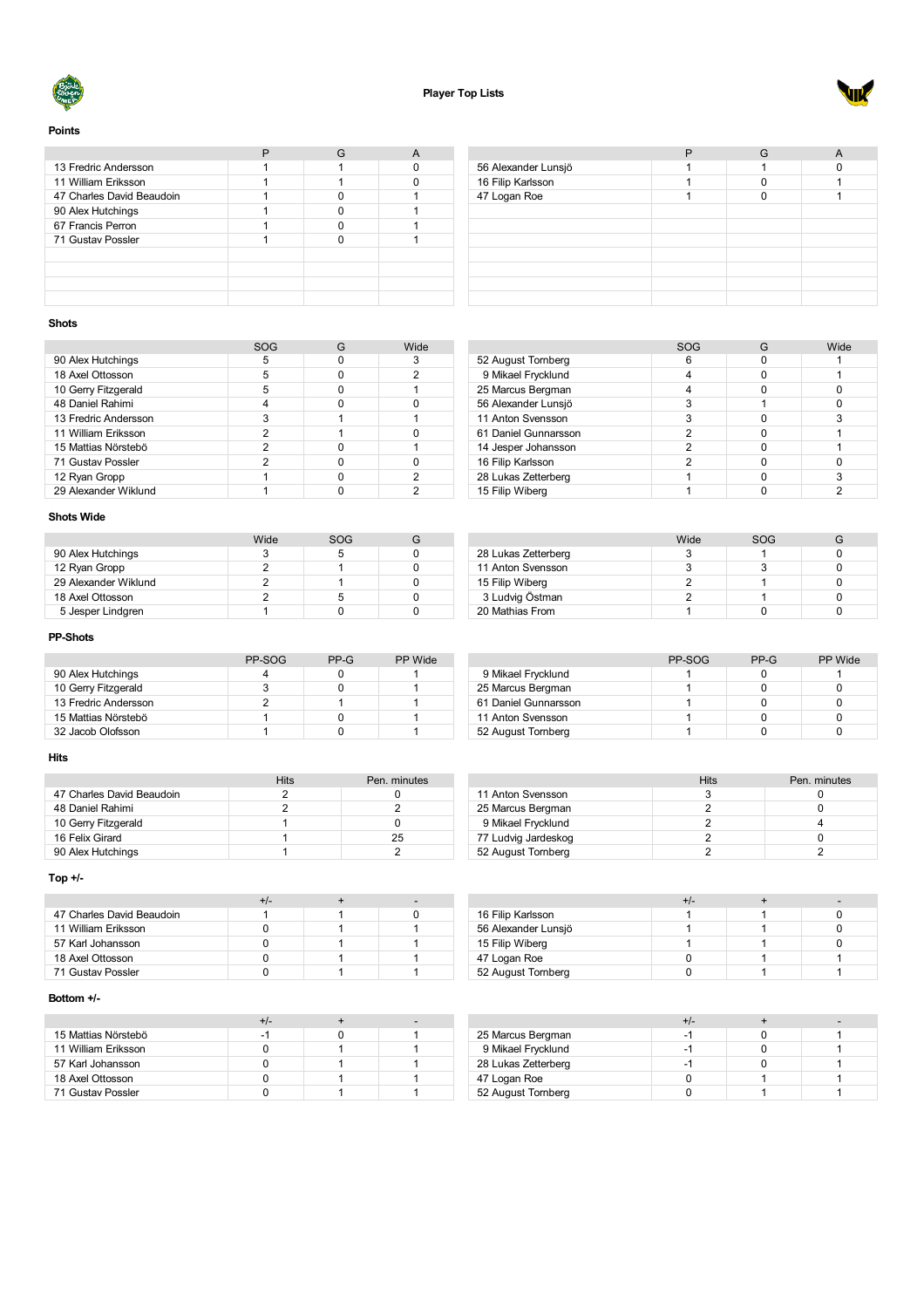



# **Time On Ice**

|                           | Time on Ice | +/- |
|---------------------------|-------------|-----|
| 15 Mattias Nörstebö       | 24.17       | -1  |
| 47 Charles David Beaudoin | 22:36       | +1  |
| 71 Gustav Possler         | 22.29       |     |
| 57 Karl Johansson         | 20.44       |     |
| 18 Axel Ottosson          | 19.34       |     |

#### Time on Ice  $+/-$ <br>26:35 0 61 Daniel Gunnarsson 26:35 0<br>
52 August Tomberg 23:24 0 52 August Tomberg 23:24 0<br>47 Logan Roe 21:28 0 47 Logan Roe Mikael Frycklund 20:04 -1 Lukas Zetterberg 18:46 -1

# **Time On Ice PP**

|                     | Time on Ice PP | $PP +/-$ |
|---------------------|----------------|----------|
| 90 Alex Hutchings   | 06:53          | $+1$     |
| 67 Francis Perron   | 06:51          | $+1$     |
| 5 Jesper Lindgren   | 06:26          | $+1$     |
| 10 Gerry Fitzgerald | 05:33          |          |
| 18 Axel Ottosson    | 05.28          |          |

| 9 Mikael Frycklund  | 20:04          | -1       |
|---------------------|----------------|----------|
| 28 Lukas Zetterberg | 18:46          | -1       |
|                     |                |          |
|                     |                |          |
|                     |                |          |
|                     | Time on Ice PP | $PP + L$ |

| 9 Mikael Frycklund   | 04:25 |  |
|----------------------|-------|--|
| 61 Daniel Gunnarsson | 04:25 |  |
| 28 Lukas Zetterberg  | 04:25 |  |
| 11 Anton Svensson    | 04.19 |  |
| 25 Marcus Bergman    | 02.32 |  |

#### **Time On Ice BP**

|                           | Time on Ice BP | $BP +/-$ |
|---------------------------|----------------|----------|
| 47 Charles David Beaudoin | 04:08          |          |
| 11 William Eriksson       | 03:08          |          |
| 57 Karl Johansson         | 02:58          |          |
| 15 Mattias Nörstebö       | 02:33          |          |
| 71 Gustav Possler         | 02.30          |          |

|                      | Time on Ice BP | $BP +/-$ |
|----------------------|----------------|----------|
| 47 Logan Roe         | 05:10          |          |
| 14 Jesper Johansson  | 05:00          |          |
| 52 August Tornberg   | 04:45          |          |
| 77 Ludvig Jardeskog  | 04.41          | -1       |
| 61 Daniel Gunnarsson | 04:16          |          |

#### **Faceoffs**

|                      | FO%   | <b>Won</b> | Lost |                     | FO%   | Won | Lost           |
|----------------------|-------|------------|------|---------------------|-------|-----|----------------|
| 18 Axel Ottosson     | 65,22 | 15         |      | 14 Jesper Johansson | 53,85 |     |                |
| 32 Jacob Olofsson    | 60,00 |            |      | 9 Mikael Frycklund  | 47.62 | 10  |                |
| 16 Felix Girard      | 55.56 |            |      | 40 Isac Skedung     | 45.00 |     |                |
| 13 Fredric Andersson | 47,37 |            | 10   | 16 Filip Karlsson   | 40.00 |     | $\overline{A}$ |
| 10 Gerry Fitzgerald  | 45.45 |            |      |                     |       |     |                |

# **Offensive Faceoff %**

|                      | OFO%  | <b>Won</b> | Lost |                    | OFO%  | Won | Lost |
|----------------------|-------|------------|------|--------------------|-------|-----|------|
| 32 Jacob Olofsson    | 75.00 |            | -    | 40 Isac Skedung    | 55.56 |     |      |
| 18 Axel Ottosson     | 64.29 | 9          |      | 9 Mikael Frycklund | 37.50 |     |      |
| 13 Fredric Andersson | 33.33 |            |      | 16 Filip Karlsson  | 33.33 |     |      |
|                      |       |            |      |                    |       |     |      |
|                      |       |            |      |                    |       |     |      |

#### **Defensive Faceoff %**

|                      | DFO%  | Won | Lost |
|----------------------|-------|-----|------|
| 13 Fredric Andersson | 66.67 | 6   | 3    |
| 10 Gerry Fitzgerald  | 60.00 | 3   |      |
| 18 Axel Ottosson     | 57.14 |     | 3    |
| 16 Felix Girard      | 50.00 |     |      |
|                      |       |     |      |

# DFO% Won Lost 16 Filip Karlsson 50,00 5 5 Mikael Frycklund 50,00 4 4 Jesper Johansson 50,00 4 4 Isac Skedung 25,00 2 6

# **Penalties**

|                      | <b>PIM</b> | Eff. PIM |
|----------------------|------------|----------|
| 16 Felix Girard      | 25         |          |
| 13 Fredric Andersson |            |          |
| 12 Ryan Gropp        |            |          |
| 90 Alex Hutchings    |            |          |
| 48 Daniel Rahimi     |            |          |

# **Top PP +/-**

| 13 Fredric Andersson |  |  |
|----------------------|--|--|
| 12 Ryan Gropp        |  |  |
| 90 Alex Hutchings    |  |  |
| 5 Jesper Lindgren    |  |  |
| 67 Francis Perron    |  |  |

|                    | <b>PIM</b> | Eff. PIM |
|--------------------|------------|----------|
| 9 Mikael Frycklund |            |          |
| 16 Filip Karlsson  |            |          |
| 40 Isac Skedung    |            |          |
| 52 August Tornberg |            |          |
| 15 Filip Wiberg    |            |          |
|                    |            |          |

|                              | +/- |  |
|------------------------------|-----|--|
| 25 Marcus Bergman            |     |  |
| 20 Mathias From              |     |  |
| 9 Mikael Frycklund           |     |  |
| 71 Sviatoslav Grebenshchikov |     |  |
| 61 Daniel Gunnarsson         |     |  |